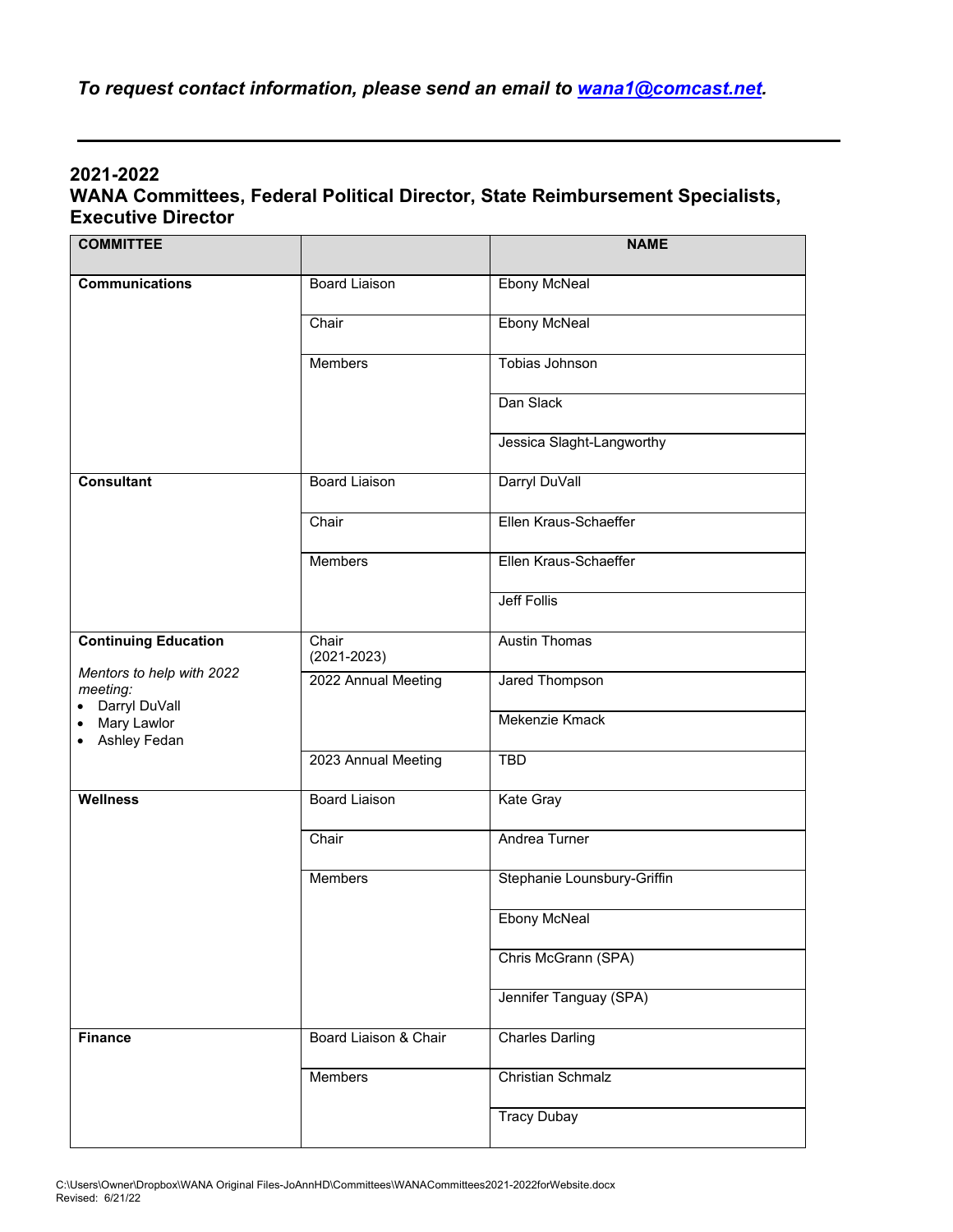| <b>Government Relations</b>                  | <b>Board Liaison</b>                   | <b>Mary Lawlor</b>       |
|----------------------------------------------|----------------------------------------|--------------------------|
|                                              | Chair                                  | <b>Ashley Fedan</b>      |
|                                              | <b>Members</b>                         | Lisa Grayson             |
|                                              |                                        | <b>Mary Lawlor</b>       |
|                                              |                                        | Randy Graybeal           |
|                                              |                                        | Roger Strand             |
| Legislative/Executive                        | President                              | Darryl DuVall            |
|                                              | <b>GR Chair</b>                        | <b>Ashley Fedan</b>      |
|                                              | <b>Members</b><br>(pres to appoint 3)  | <b>Jackie Bates</b>      |
|                                              |                                        | <b>Ashley Fedan</b>      |
|                                              |                                        | <b>Christian Schmalz</b> |
| <b>Board Development &amp;</b><br>Nominating | Vice President<br><b>Board Liaison</b> | <b>Mary Lawlor</b>       |
|                                              | Chair 2019-2022                        | Melissa Hudson           |
|                                              | <b>Members</b>                         | <b>Brad Hemingway</b>    |
|                                              |                                        | <b>Christian Schmalz</b> |
|                                              | 3rd Yr Board Member                    | Amy Hacker               |
|                                              | <b>Past President</b>                  | Ellen Kraus-Schaeffer    |
| <b>Public Relations</b>                      | <b>Board Liaison</b>                   | <b>Emily Matheson</b>    |
|                                              | Chair                                  | Adrianna Silva           |
|                                              |                                        | Rachel Johnston          |
|                                              |                                        | Kasey Kavanaugh          |
|                                              |                                        | Dan Morton               |
|                                              |                                        | David Nelson             |
|                                              |                                        | <b>Brian Stacy</b>       |
|                                              |                                        | Gilbert Valenzuela       |
|                                              | <b>Student Member</b>                  | Jesse Kilgren            |